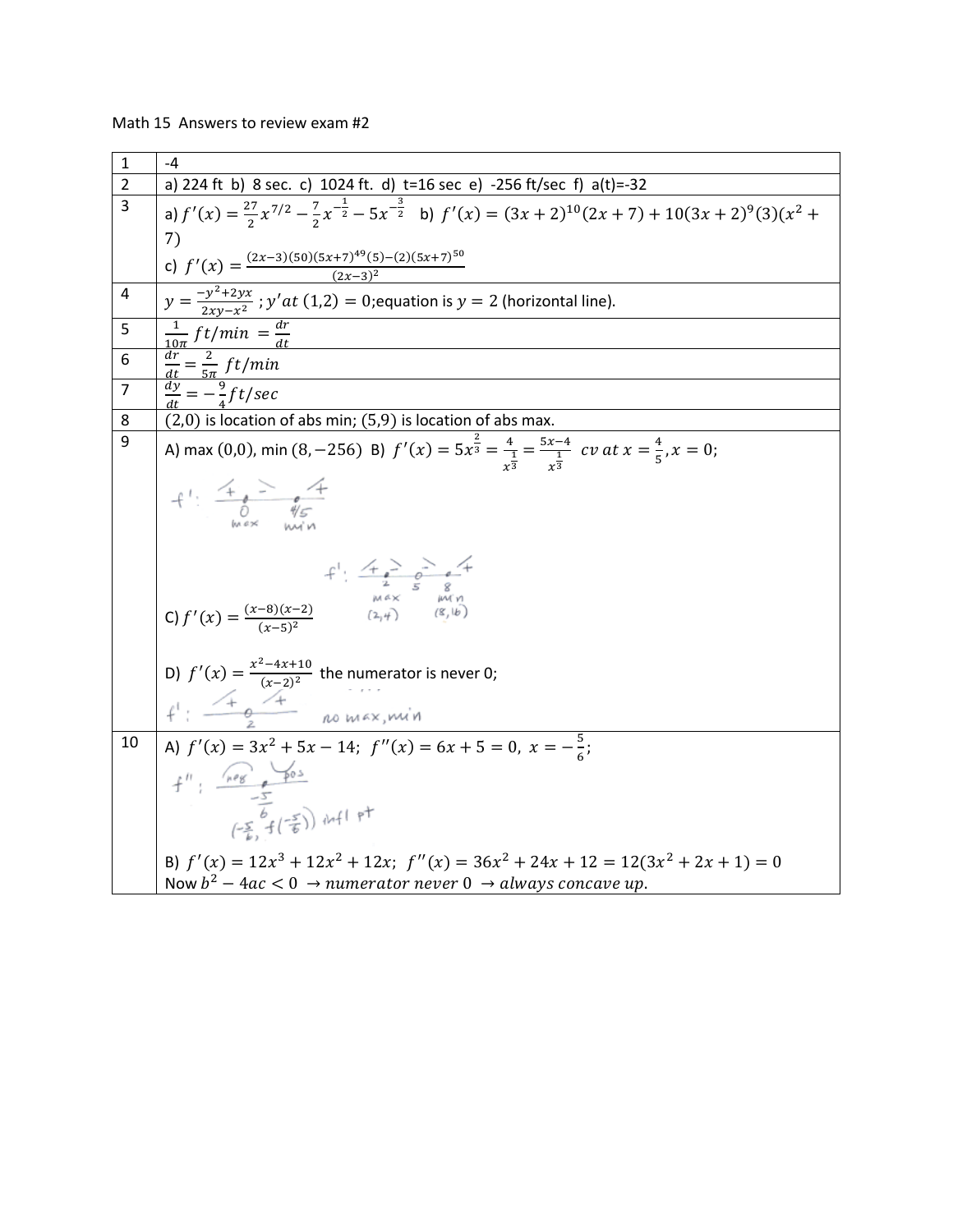11  
\nA) 
$$
\lim_{x \to \infty} \frac{x^{5}}{2x^{2}} = -\infty
$$
  $\lim_{x \to -\infty} \frac{-1}{2}x^{3} = \infty$   
\nB)  $\lim_{x \to \infty} \frac{\sqrt{x}}{1 + \sqrt{x}} = \lim_{x \to \infty} \frac{1}{\sqrt{x}} = 0$   
\nC)  $\lim_{x \to \infty} \frac{7x^{5}}{3x^{5}} = \frac{7}{3}$   $\lim_{x \to -\infty} \frac{7x^{5}}{3x^{5}} = \frac{7}{3}$   
\nD)  $\lim_{x \to \infty} \frac{-3x^{16} = -\infty}{x^{3} - \infty}$   $\lim_{x \to -\infty} \frac{-3x^{16} = -\infty}{x^{3} - \infty}$   
\n12A  
\nA)  $f(x) = x^{2}(x-2)(x+2)$   
\n $x - \text{wt} : (2,0), (-2,0), (0,0)$   $y - \text{wt} : (0,0)$   
\n $\lim_{x \to \infty} f(x) = \lim_{x \to \infty} \lim_{x \to \infty} \lim_{x \to \infty} \frac{f(x) = -\infty}{x^{2} + \frac{1}{\sqrt{2}}}$   
\n $f'(x) = \lim_{x \to \infty} \lim_{x \to \infty} \lim_{x \to \infty} \lim_{x \to \infty} \lim_{x \to \infty} \lim_{x \to \infty} \lim_{x \to \infty} \lim_{x \to \infty} \lim_{x \to \infty} \lim_{x \to \infty} \lim_{x \to \infty} \lim_{x \to \infty} \lim_{x \to \infty} \lim_{x \to \infty} \lim_{x \to \infty} \lim_{x \to \infty} \lim_{x \to \infty} \lim_{x \to \infty} \lim_{x \to \infty} \lim_{x \to \infty} \lim_{x \to \infty} \lim_{x \to \infty} \lim_{x \to \infty} \lim_{x \to \infty} \lim_{x \to \infty} \lim_{x \to \infty} \lim_{x \to \infty} \lim_{x \to \infty} \lim_{x \to \infty} \lim_{x \to \infty} \lim_{x \to \infty$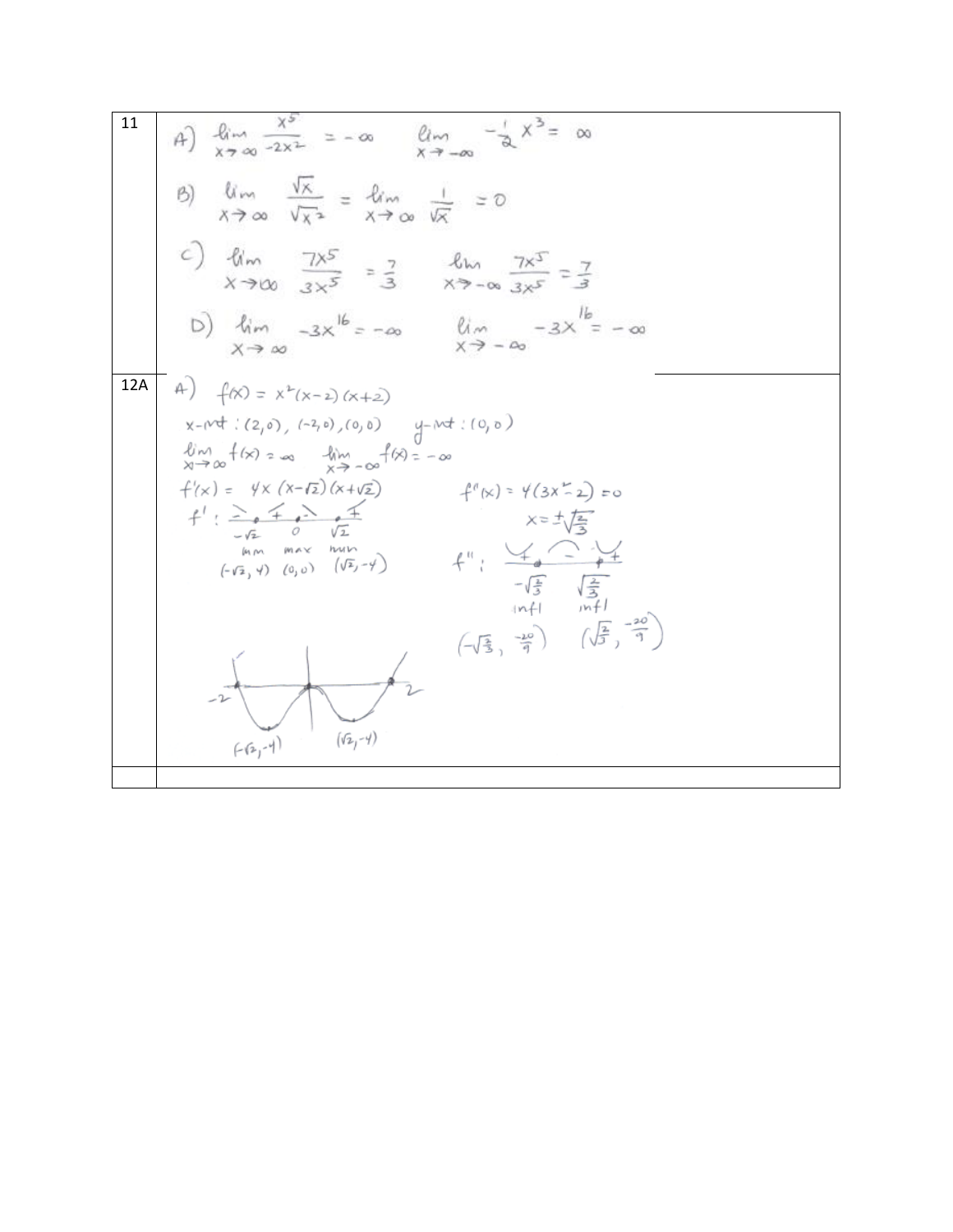12B